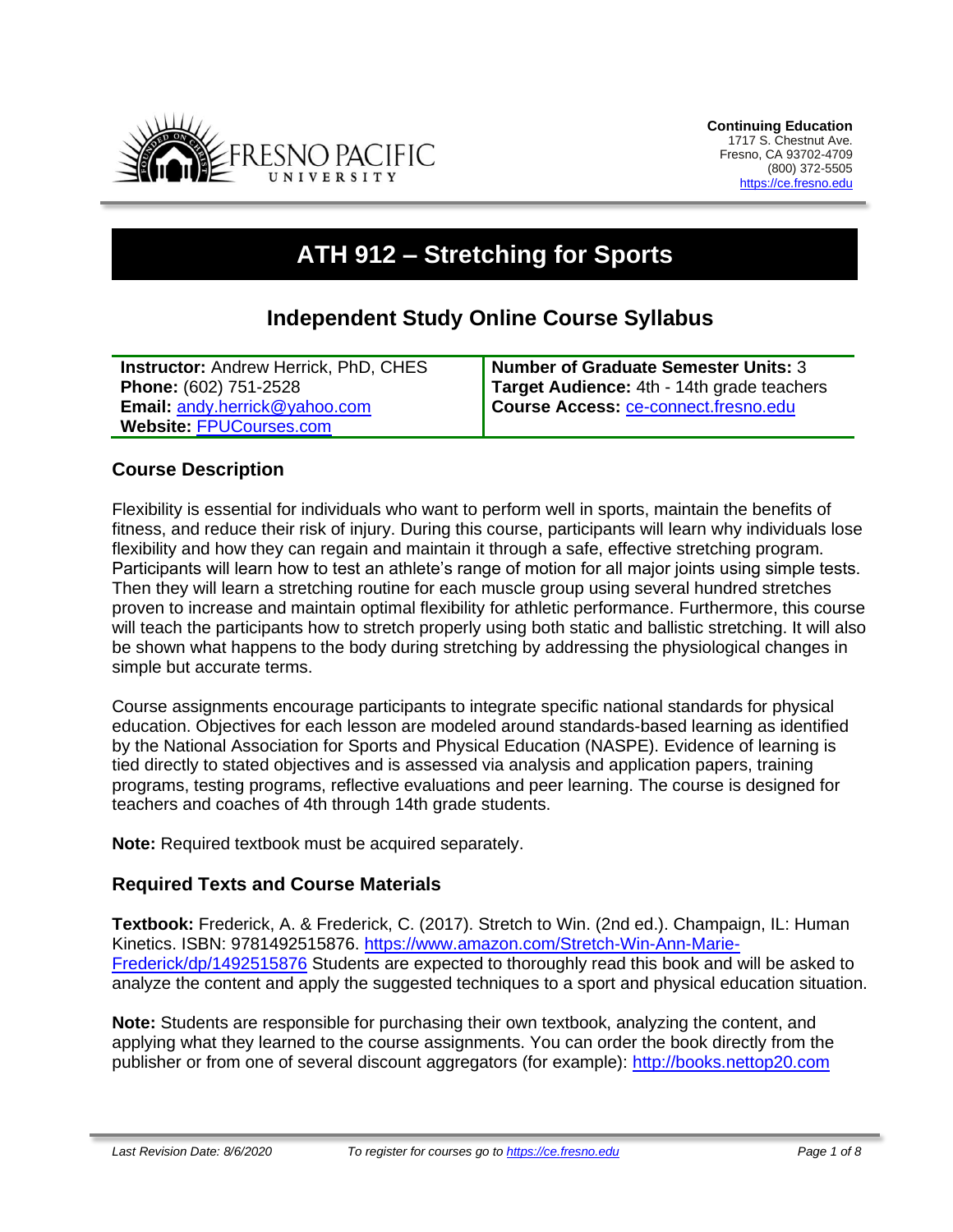**Online Resources:** Relevant online resources that support the course content and encourage further investigation will be available throughout the course assignments. Active hyperlinks are utilized throughout the course and will link to the appropriate information when clicked. These include videos, podcasts, worksheets, online activities, journal articles and other resources.

**Moodle:** Moodle is a web-based learning management system used to support flexible teaching and learning in both face-to-face and distance courses (e-learning). [https://moodle.org](https://moodle.org/) //<https://moodle.org/demo> // [https://docs.moodle.org](https://docs.moodle.org/)

# **Course Dates**

Self-paced; students may enroll at any time and take up to one year, from the date of registration, to complete assignments. Students may complete assignments in no less than three weeks for a 3 unit course (one week per unit).

# **National Standards Addressed in This Course**

#### **National Board for Professional Teaching Standards (NBPTS)**

[\(http://www.nbpts.org/standards-five-core-propositions/\)](http://www.nbpts.org/standards-five-core-propositions/)

First published in 1989 and updated in 2016, *[What Teachers Should Know and Be Able to Do](http://www.accomplishedteacher.org/)* articulates the National Board's Five Core Propositions for teaching. The Five Core Propositions comparable to medicine's Hippocratic Oath — set forth the profession's vision for accomplished teaching. Together, the propositions form the basis of all National Board Standards and the foundation for National Board Certification. Course assignments have been designed so students can demonstrate excellence against these professional teaching standards whenever possible.

- Proposition 1: Teachers are committed to students and their learning
- Proposition 2: Teachers know the subject they teach and how to teach those subjects to students
- Proposition 3: Teachers are responsible for managing and monitoring student learning
- Proposition 4: Teachers think systematically about their practice and learn from experience
- Proposition 5: Teachers are members of learning communities

# **National Physical Education Standards by SHAPE America**

[\(www.shapeamerica.org/standards/pe/index.cfm\)](http://www.shapeamerica.org/standards/pe/index.cfm)

The following content standards defined by SHAPE America specify what students should know and be able to do as result of a quality physical education program. States and local school districts across the country use the National Standards to develop or revise existing standards, frameworks and curricula. Participants are asked to apply these standards in their teaching practices and demonstrate them within their coursework.

- SHAPE 1 The physically literate individual demonstrates competency in a variety of motor skills and movement patterns.
- SHAPE 2 The physically literate individual applies knowledge of concepts, principles, strategies and tactics related to movement and performance.
- SHAPE 3 The physically literate individual demonstrates the knowledge and skills to achieve and maintain a health-enhancing level of physical activity and fitness.
- SHAPE 4 The physically literate individual exhibits responsible personal and social behavior that respects self and others.
- SHAPE 5 The physically literate individual recognizes the value of physical activity for health, enjoyment, challenge, self-expression and/or social interaction.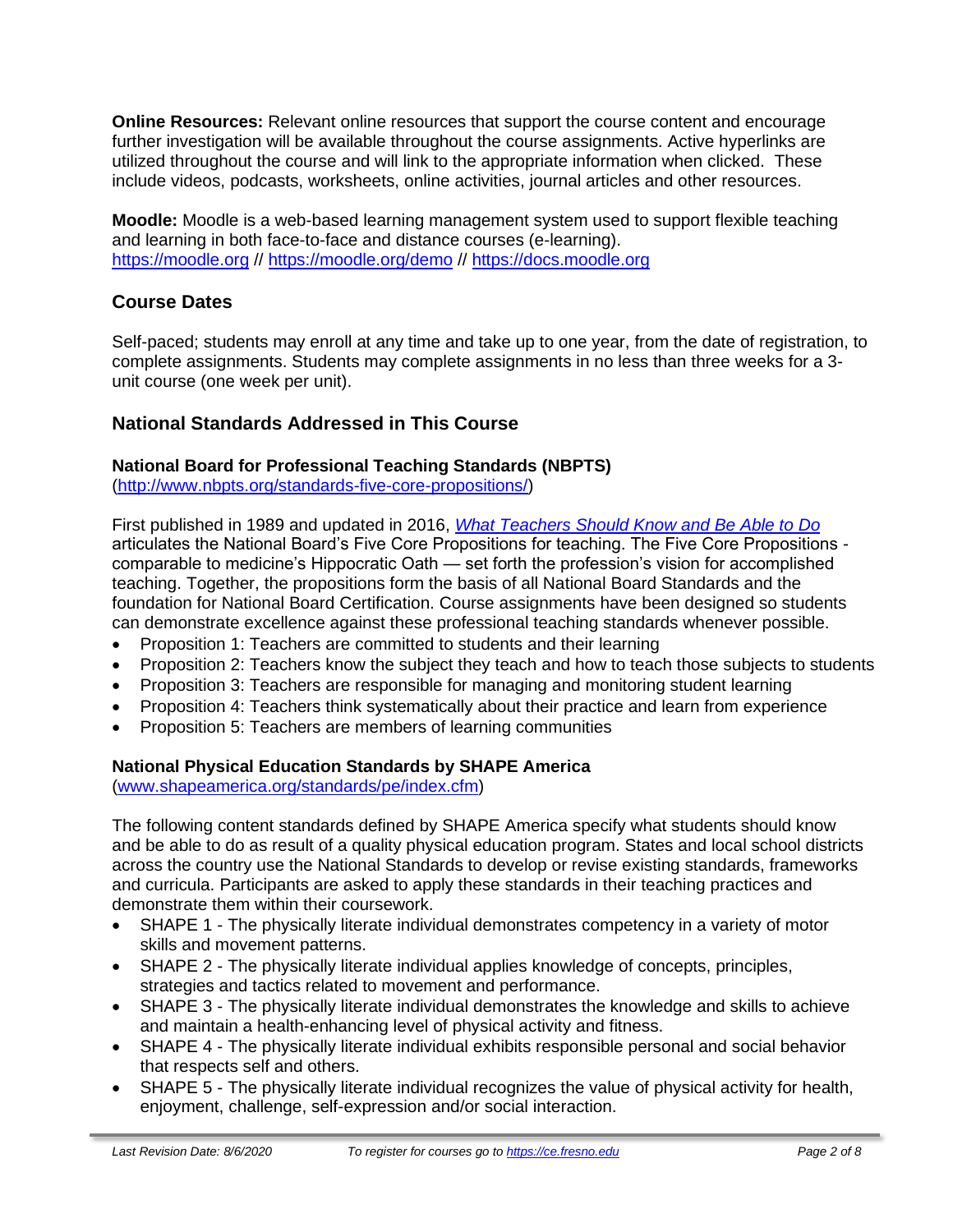#### **Common Core State Standards (CCSS)** [\(www.corestandards.org\)](http://www.corestandards.org/)

The Common Core State Standards provide a consistent, clear understanding of what students are expected to learn, so teachers and parents know what they need to do to help them. The standards are designed to be robust and relevant to the real world, reflecting the knowledge and skills that our young people need for success in college and careers. With American students fully prepared for the future, our communities will be best positioned to compete successfully in the global economy.

## **Continuing Education Program Student Learning Outcomes**

| CE <sub>1</sub> | Demonstrate proficient written communication by articulating a clear focus,<br>synthesizing arguments, and utilizing standard formats in order to inform and                                                                                                            |
|-----------------|-------------------------------------------------------------------------------------------------------------------------------------------------------------------------------------------------------------------------------------------------------------------------|
|                 | persuade others, and present information applicable to targeted use.                                                                                                                                                                                                    |
| CE <sub>2</sub> | Demonstrate comprehension of content-specific knowledge and the ability to apply it<br>in theoretical, personal, professional, or societal contexts.                                                                                                                    |
| CE <sub>3</sub> | Reflect on their personal and professional growth and provide evidence of how such<br>reflection is utilized to manage personal and professional improvement.                                                                                                           |
| CE <sub>4</sub> | Apply critical thinking competencies by generating probing questions, recognizing<br>underlying assumptions, interpreting and evaluating relevant information, and<br>applying their understandings to the professional setting.                                        |
| CE <sub>5</sub> | Reflect on values that inspire high standards of professional and ethical behavior as<br>they pursue excellence in applying new learning to their chosen field.                                                                                                         |
| CE <sub>6</sub> | Identify information needed in order to fully understand a topic or task, organize that<br>information, identify the best sources of information for a given enquiry, locate and<br>critically evaluate sources, and accurately and effectively share that information. |

# **Student Learning Outcomes (SLOs) for This Course**

|                | <b>Student Learning Outcomes for This Course</b><br>By the end of this course student will be able to:                                                                                                                                                                  | <b>SHAPE National</b><br><b>Standards</b><br><b>Addressed in This</b><br>Course* | Continuing<br><b>Education Program</b><br><b>Student Learning</b><br><b>Outcomes</b><br>Addressed** |
|----------------|-------------------------------------------------------------------------------------------------------------------------------------------------------------------------------------------------------------------------------------------------------------------------|----------------------------------------------------------------------------------|-----------------------------------------------------------------------------------------------------|
| $\mathbf{1}$ . | Identify and integrate standards into many<br>aspects of their teaching and coaching as<br>demonstrated through their coursework.                                                                                                                                       | 2, 3, 4                                                                          | 1, 2, 3, 4, 5                                                                                       |
|                | 2. Describe their role in shaping their student<br>athletes to become "physically educated<br>students".                                                                                                                                                                | 1, 2, 3, 4, 5                                                                    | 1, 2, 5                                                                                             |
| 3.             | Understand the benefits of stretching,<br>including the role stretching plays in muscle<br>soreness, injury management, and<br>relaxation.                                                                                                                              | 2, 3                                                                             | 1, 2, 4, 6                                                                                          |
|                | 4. Understand the physiology of stretching,<br>including how stretching improves flexibility,<br>how the body responds to stretching, and the<br>difference between static, ballistic,<br>proprioceptive neuromuscular facilitation,<br>passive, and active stretching. | 1, 2, 3                                                                          | 2, 3, 4, 6                                                                                          |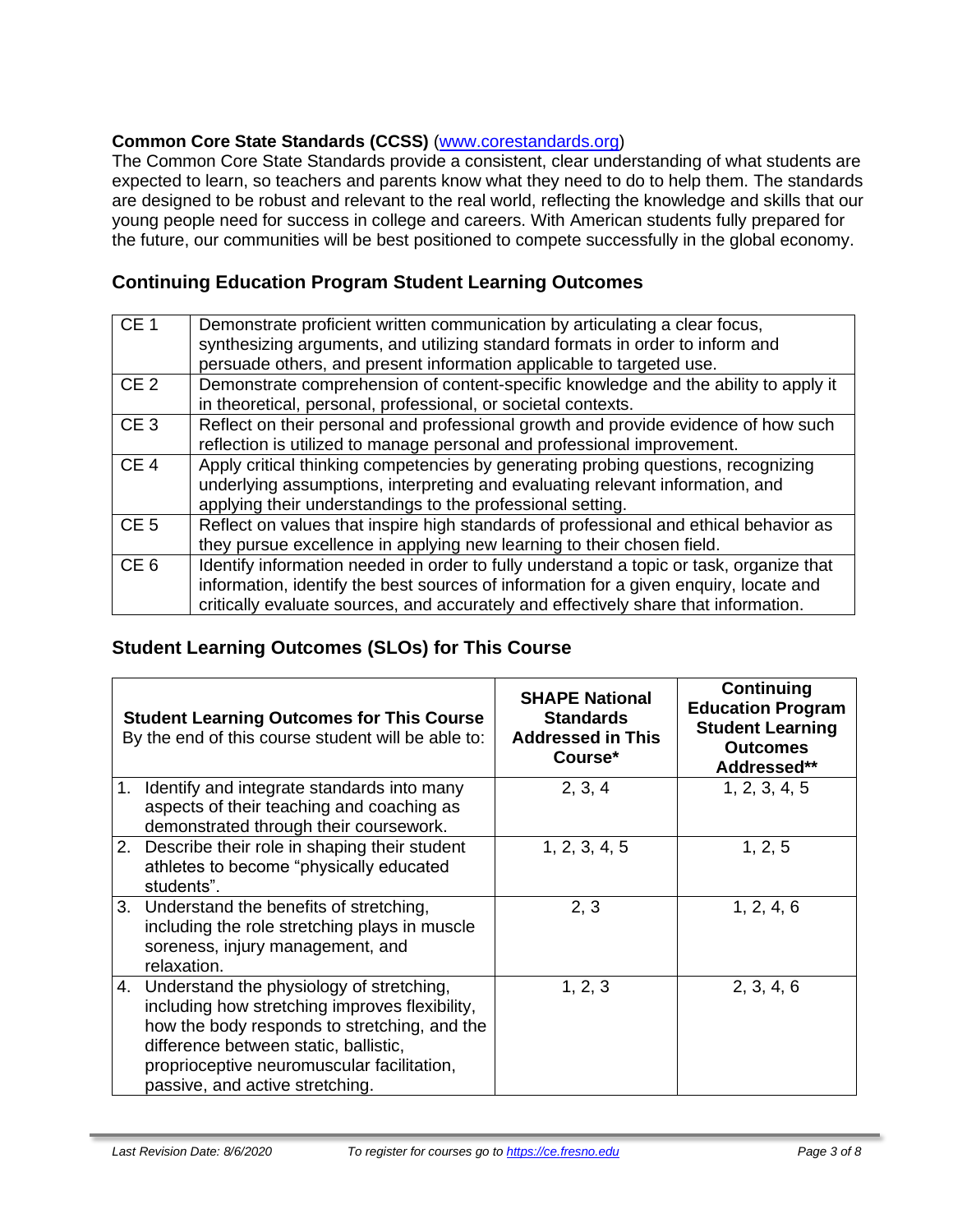| 5. | Apply the appropriate steps and principles to<br>develop a sport-specific flexibility training<br>program for your student athlete(s). | 1, 2, 3       | 1, 2, 4, 6 |
|----|----------------------------------------------------------------------------------------------------------------------------------------|---------------|------------|
|    | 6. Assess the flexibility of the major muscle<br>groups for your student athlete(s).                                                   | 1, 2, 3       | 2, 4, 6    |
|    | Distinguish between safe and unsafe<br>stretches and ways to modify contraindicated<br>stretches                                       | 1, 2, 3       | 1, 2, 4, 6 |
| 8. | Appreciate the human body and its ability to<br>perform physical activity                                                              | 1, 2, 3, 4, 5 | 2, 3, 4, 5 |

\* Please refer to the section on **National Standards Addressed in This Course**

\*\* Please refer to the section on **Continuing Education Program Student Learning Outcomes**

# **Topics, Assignments, and Activities**

| <b>Module</b><br><b>Module Title</b>                           | <b>Module Assignments and Activities</b>                                                                                                                                                                                                                                                                                                                                                                                                                                     |              |
|----------------------------------------------------------------|------------------------------------------------------------------------------------------------------------------------------------------------------------------------------------------------------------------------------------------------------------------------------------------------------------------------------------------------------------------------------------------------------------------------------------------------------------------------------|--------------|
| <b>Welcome Module</b>                                          | Introduction video<br>$\bullet$                                                                                                                                                                                                                                                                                                                                                                                                                                              |              |
|                                                                | <b>Course Syllabus</b><br>$\bullet$                                                                                                                                                                                                                                                                                                                                                                                                                                          |              |
|                                                                | <b>Introduce Yourself Forum</b><br>$\bullet$                                                                                                                                                                                                                                                                                                                                                                                                                                 |              |
| Module $1 -$                                                   | The "Analysis and Application" papers address the<br>$\bullet$                                                                                                                                                                                                                                                                                                                                                                                                               | Pass         |
| Analysis and                                                   | steps to improving flexibility presented in the Stretch to                                                                                                                                                                                                                                                                                                                                                                                                                   | Pass         |
| <b>Application Papers</b>                                      | Win textbook. Each paper will be 3 to 4 pages and<br>include two sections: analysis (discussing the major<br>points presented from the reading) and application<br>(applying the major points to a stretching program).                                                                                                                                                                                                                                                      | Pass         |
|                                                                | Assignment Forum (post, read, respond)                                                                                                                                                                                                                                                                                                                                                                                                                                       | Pass         |
| Module $2 -$<br><b>Stretching Program</b>                      | The Stretching Program will serve as a tool for you to<br>$\bullet$<br>put the principles presented in your textbook into<br>practice. After reading the text, you will know the basic<br>principles involved in designing a safe and effective<br>stretching program for your students or athletes.                                                                                                                                                                         | Pass         |
|                                                                | Assignment Forum (post, read, respond)                                                                                                                                                                                                                                                                                                                                                                                                                                       | Pass         |
| Module $3-$<br>Stretching Journal<br>and Program<br>Reflection | Implement the stretching program you designed above<br>$\bullet$<br>for at least 4 weeks. During the 4 weeks, maintain a<br>weekly journal that reflects on the positive and<br>negative aspects of the program.                                                                                                                                                                                                                                                             | Pass         |
|                                                                | Assignment Forum (post, read, respond)<br>$\bullet$                                                                                                                                                                                                                                                                                                                                                                                                                          | Pass         |
| Module $4-$<br><b>Lesson Plan</b>                              | Using the textbook, references provided, and his/her<br>$\bullet$<br>own research, create a classroom lesson plan or a<br>workshop outline/script on Stretching. This assignment<br>will be appropriate for the coach or teacher interested<br>in presenting a unit on health-related fitness, flexibility,<br>or stretching as part of a unit on physical conditioning<br>to his/her colleagues during an in-service opportunity.<br>Assignment Forum (post, read, respond) | Pass<br>Pass |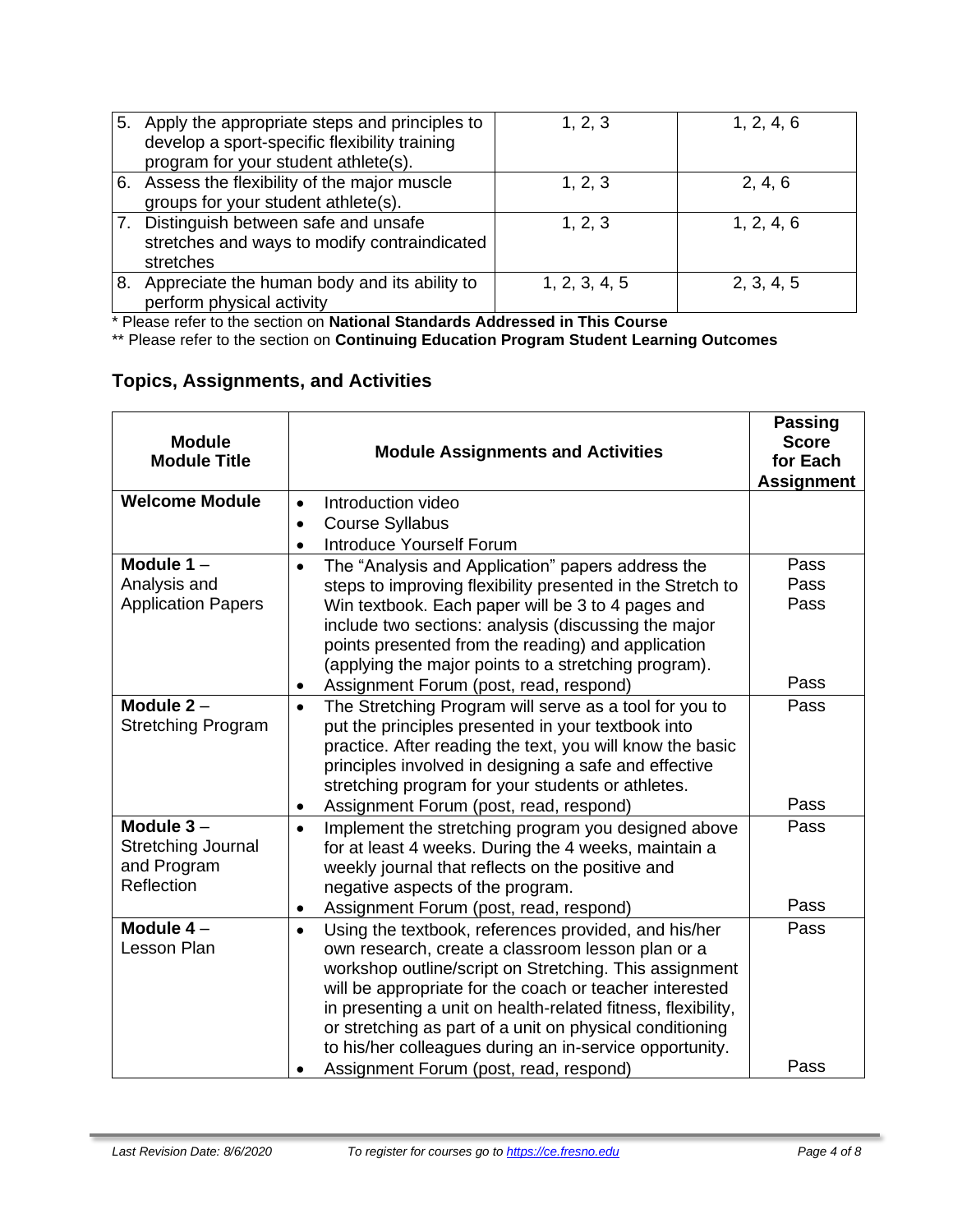| Module $5-$<br>Coach's Interview | Interview an active coach focusing on his/her current<br>stretching program. You will develop a list of questions<br>that will address his/her current stretching program<br>and his/her interest in integrating some of the<br>stretching principles covered in this course into his/her<br>own training program. | Pass |
|----------------------------------|--------------------------------------------------------------------------------------------------------------------------------------------------------------------------------------------------------------------------------------------------------------------------------------------------------------------|------|
| Course Wrap-up-                  | <b>Final Reflection Forum</b>                                                                                                                                                                                                                                                                                      |      |
| Grading and                      | <b>Course Evaluation</b>                                                                                                                                                                                                                                                                                           |      |
| Evaluation                       | <b>Course Completion Checklist</b>                                                                                                                                                                                                                                                                                 |      |
|                                  | <b>Grade Request / Transcript Request</b>                                                                                                                                                                                                                                                                          |      |

## **Grading Policies, Rubrics, and Requirements for Assignments**

#### **Grading Policies**

- Assignments will be graded per criteria presented in the course rubrics.
- $A = 90-100\%$  and  $B = 80-89\%$ , (anything below 80% will not receive credit.)
- The discernment between an A or a B letter grade is at the discretion of the instructor based on the quality of work submitted (see course rubrics).
- Coursework falling below a B grade will be returned with further instructions.
- All assignments must be completed to receive a grade and are expected to reflect the quality that teacher-training institutions require of professional educators. If completed assignments do not meet this standard, students will be notified with further instructions from the instructor.

| Grade        | Percentage | <b>Description</b> | <b>Rubric</b>                                                                                                                                                                                   |
|--------------|------------|--------------------|-------------------------------------------------------------------------------------------------------------------------------------------------------------------------------------------------|
| A            | 90-100%    | Excellent          | Meets all course / assignment requirements with<br>significant evidence of subject mastery and<br>demonstration of excellent graduate level professional<br>development scholarship.            |
| <sub>B</sub> | 80-89%     | Very Good          | Adequately meets criteria for all course/assignment<br>requirements - demonstrates subject competency with<br>very good graduate level professional development<br>scholarship.                 |
| <b>NC</b>    | Below 80%  | Unacceptable       | Does not meet the minimum criteria for all<br>course/assignment requirements and demonstrated<br>little, if any, evidence of acceptable graduate level<br>professional development scholarship. |

#### **Grading Rubrics**

#### **Writing Requirements**

- **Superior:** Writing is clear, succinct, and reflects graduate level expectations. Clearly addresses all parts of the writing task. Maintains a consistent point of view and organizational structure. Include relevant facts, details, and explanations.
- **Standard:** Writing is acceptable with very few mistakes in grammar and spelling. Addresses most parts of the writing task. Maintains a mostly consistent point of view and organizational structure. Include mostly relevant facts, details, and explanations.
- **Sub-standard:** Writing contains noticeable mistakes in grammar and spelling. Does not address all parts of the writing task. Lacks a consistent point of view and organization structure. May include marginally relevant facts, details, and explanations.

#### **Lesson Plan Requirements**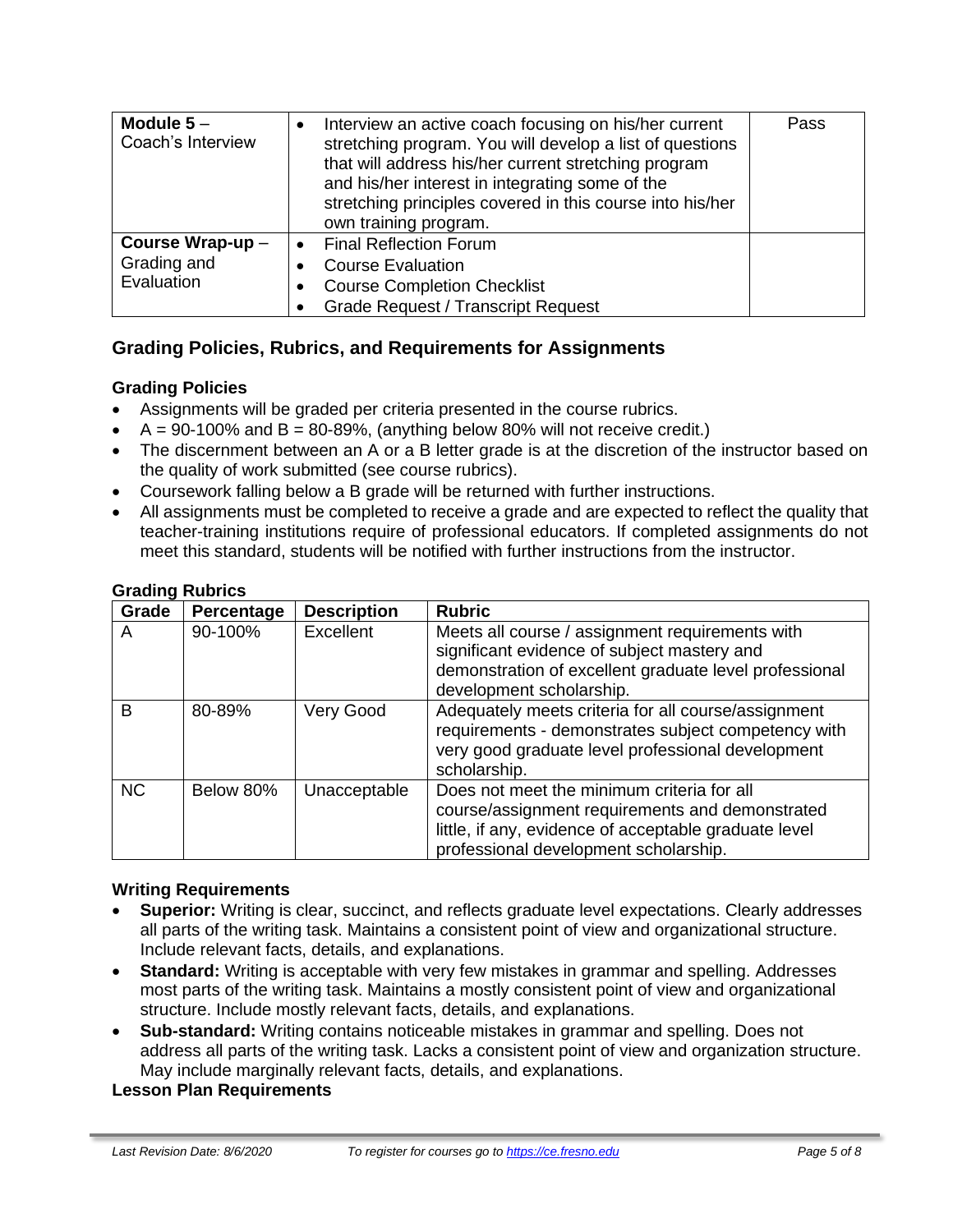- **Superior:** Instructional goals and objectives clearly stated. Instructional strategies appropriate for learning outcome(s). Method for assessing student learning and evaluating instruction is clearly delineated and authentic. All materials necessary for student and teacher to complete lesson clearly listed.
- **Standard:** Instructional goals and objectives are stated but are not easy to understand. Some instructional strategies are appropriate for learning outcome(s). Method for assessing student learning and evaluating instruction is present. Most materials necessary for student and teacher to complete lesson are listed.
- **Sub-standard:** Instructional goals and objectives are not stated. Learners cannot tell what is expected of them. Instructional strategies are missing or strategies used are inappropriate. Method for assessing student learning and evaluating instruction is missing. Materials necessary for student and teacher to complete lesson are missing.

## **Discussion Forum Requirements**

- **Superior:** Response was at least 1 page (3 fully developed paragraphs) in length. Thoroughly answered all the posed questions, followed all the assignment directions, proper grammar and no spelling errors. Language is clear, concise, and easy to understand. Uses terminology appropriately and is logically organized.
- **Standard:** Response was ½ to 1 page in length (2-3 fully developed paragraphs). Answered all the questions but did not provide an in-depth analysis, followed most of the assignment directions, proper grammar and no spelling errors. Language is comprehensible, but there a few passages that are difficult to understand. The organization is generally good.
- **Sub-standard:** Response was less than ½ page in length (1 paragraph). Did not answer all the required questions and/or statements or responses were superficial, vague, or unclear, did not follow the assignment directions, many grammar and spelling errors. Is adequately written, but may use some terms incorrectly; may need to be read two or more times to be understood.

## **Instructor/Student Contact Information**

Throughout the course participants will be communicating with the instructor and their classmates on a regular basis using asynchronous discussion forums. A virtual office is utilized for class questions and students are provided with instructor contact information in the event they want to make email or phone contact. In addition, students are encouraged to email or phone the instructor at any time. Students will also receive feedback on the required assignments as they are submitted.

## **Discussion Forums**

Participation is an important expectation of this course and all online courses. Online discussions promote reflection and analysis while allowing students to appreciate and evaluate positions that others express. While students may not be engaging with the same students throughout this course they will be expected to offer comments, questions, and replies to the discussion question whenever possible. The faculty role in the discussion forum is that of an observer and facilitator.

#### **Coursework Hours**

Based on the Carnegie Unit standard, a unit of graduate credit measures academic credit based on the number of hours the student is engaged in learning. This includes all time spent on the course: reading the textbook, watching videos, listening to audio lessons, researching topics, writing papers, creating projects, developing lesson plans, posting to discussion boards, etc. Coursework offered for FPU Continuing Education graduate credit adheres to 45 hours per semester unit for the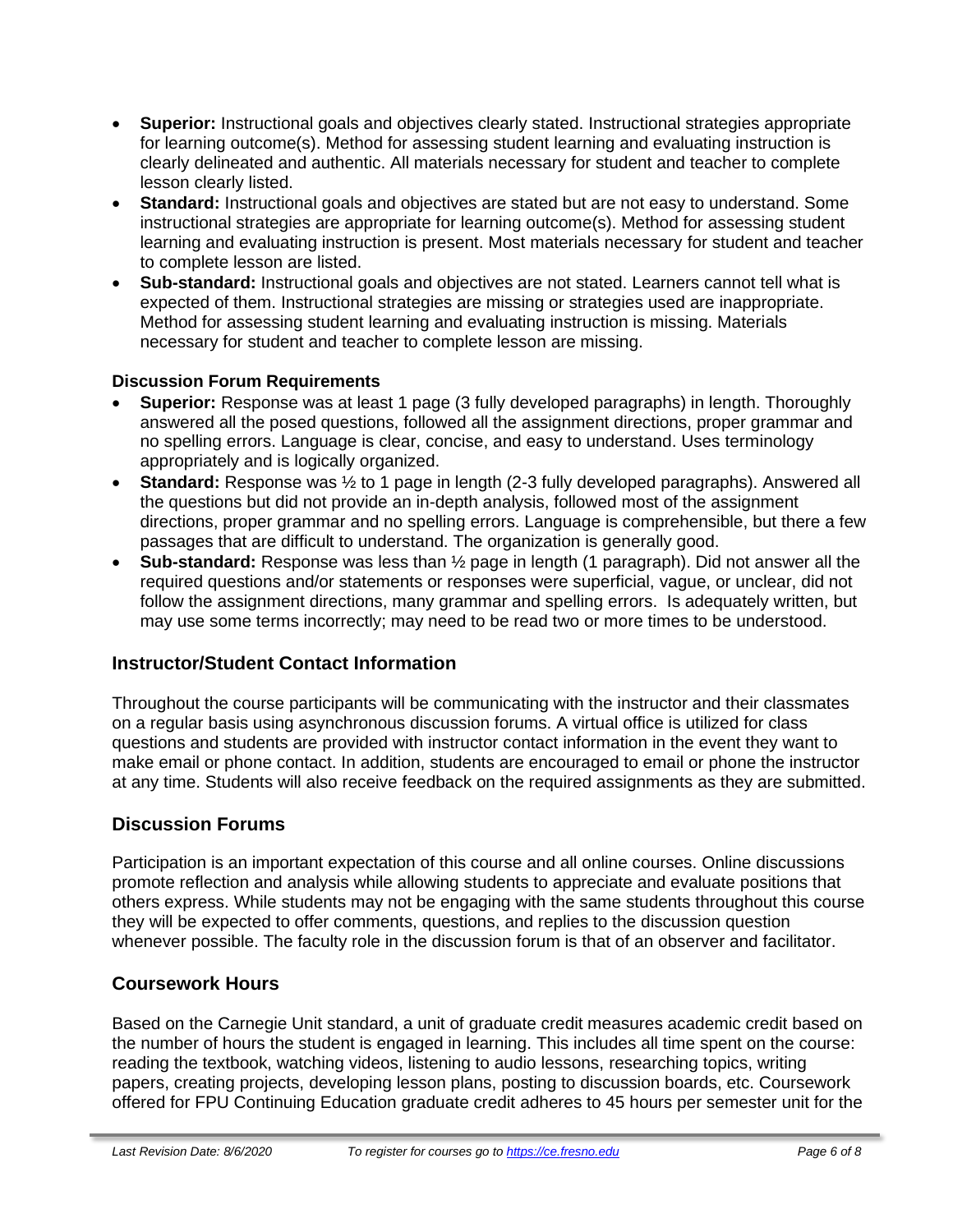900-level courses. Therefore, a student will spend approximately 135 hours on a typical 3-unit course.

# **Services for Students with Disabilities**

Students with disabilities are eligible for reasonable accommodations in their academic work in all classes. In order to receive assistance, the student with a disability must provide the Academic Support Center with documentation, which describes the specific disability. The documentation must be from a qualified professional in the area of the disability (i.e. psychologist, physician or educational diagnostician). Students with disabilities should contact the Academic Support Center to discuss academic and other needs as soon as they are diagnosed with a disability. Once documentation is on file, arrangements for reasonable accommodations can be made. For more information and for downloadable forms, please go to [https://www.fresno.edu/students/academic](https://www.fresno.edu/students/academic-support/services-students-disabilities)[support/services-students-disabilities.](https://www.fresno.edu/students/academic-support/services-students-disabilities)

## **Plagiarism and Academic Honesty**

All people participating in the educational process at Fresno Pacific University are expected to pursue honesty and integrity in all aspects of their academic work. Academic dishonesty, including plagiarism, will be handled per the procedures set forth in the Fresno Pacific University Catalogue <https://www.fresno.edu/students/registrars-office/academic-catalogs>

## **Technology Requirements**

To successfully complete the course requirements, course participants will need Internet access, can send and receive email, know how to manage simple files in a word processing program, and have a basic understanding of the Internet. Please remember that the instructor is not able to offer technical support. If you need technical support, please contact your Internet Service Provider.

**Moodle:** This course will be delivered totally online. Moodle is a learning management system that provides students access to online resources, documents, graded assignments, quizzes, discussion forums, etc. Moodle is easy to learn and has a friendly user interface. To learn more about Moodle, go to [https://docs.moodle.org/33/en/Student\\_FAQ.](https://docs.moodle.org/33/en/Student_FAQ) There are also some student tutorials on the Center for Online Learning website at Fresno Pacific University - [https://col.fresno.edu/student.](https://col.fresno.edu/student)

**Moodle Site Login and Passwords:** Students will need to have internet access to log onto [https://ce-connect.fresno.edu.](https://ce-connect.fresno.edu/) The username and password numbers for Moodle access will be sent to you by the university using the email address you submitted at the time of registration. The instructor will then contact you with a welcome communication. If you need help with your username and password recovery, please contact the Continuing Education office at (800) 372- 5505 or (559) 453-2000 during regular office hours - Mon-Fri 8:00 am to 5:00 pm. or email them at [prof.dev@fresno.edu.](mailto:prof.dev@fresno.edu)

**Getting Help with Moodle:** If you need help with Moodle, please contact the Center for Online Learning (COL), by telephone or the website. Help by phone (559) 453-3460 is available Mon-Thurs 8:00 am to 8:00 pm and on Fridays from 8:00 am to 5:00 pm, or by filling out a "Request Services" form at [https://col.fresno.edu/contact/request-services.](https://col.fresno.edu/contact/request-services) Please identify that you are with the "School = Continuing Education".

# **Final Course Grade and Transcripts**